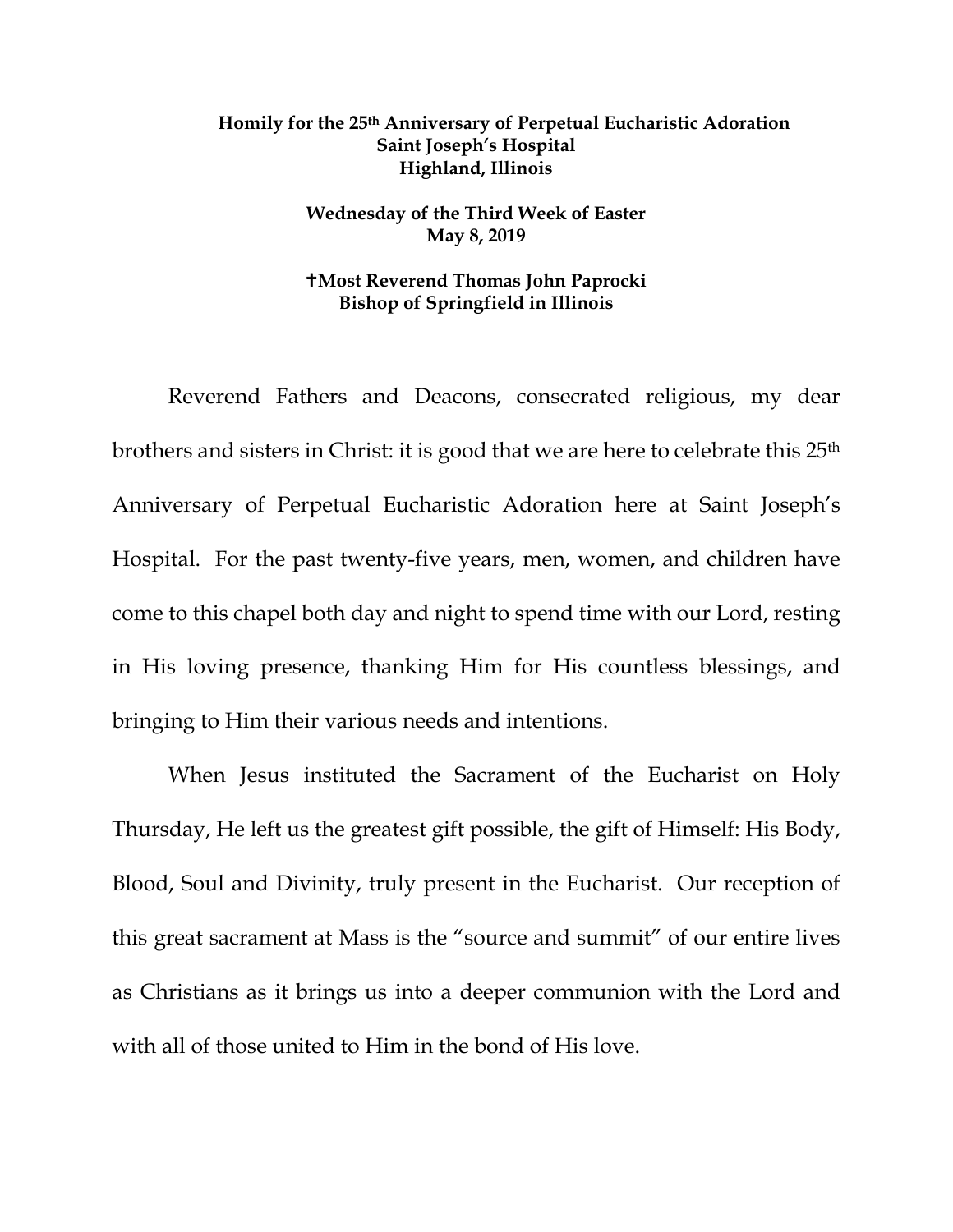As those who regularly spend time in prayer before the Blessed Sacrament know, that bond with Christ and His Mystical Body is strengthened through the practice of Eucharistic Adoration, for "[t]he act of adoration outside Mass prolongs and intensifies all that takes place during the liturgical celebration itself."[1](#page-2-0) While spending time in prayerful adoration seems like a waste of time to our efficiency-driven culture, the truth of the matter is that time spent with Jesus is never time wasted, but always time used well; it is not simply time spent sitting and doing nothing, but an experience of dwelling in our Lord's love. For time spent in prayer is an opportunity for us to further develop our personal relationship with the God who loves us. It is out of that awareness of being beloved sons and daughters of God that we more lovingly follow Him in our daily lives.

Following our Diocesan Synod, I have witnessed the people of our diocese embark on a path that is more intensely focused on following Christ as His disciples in the midst of the world today. The disciples in the Gospels were those who knew the Lord and were close to Him. Since we are all called to be disciples, the same must be true for us, that we know Him and are close to Him. This takes place in the Mass and is strengthened through time spent in Eucharistic Adoration.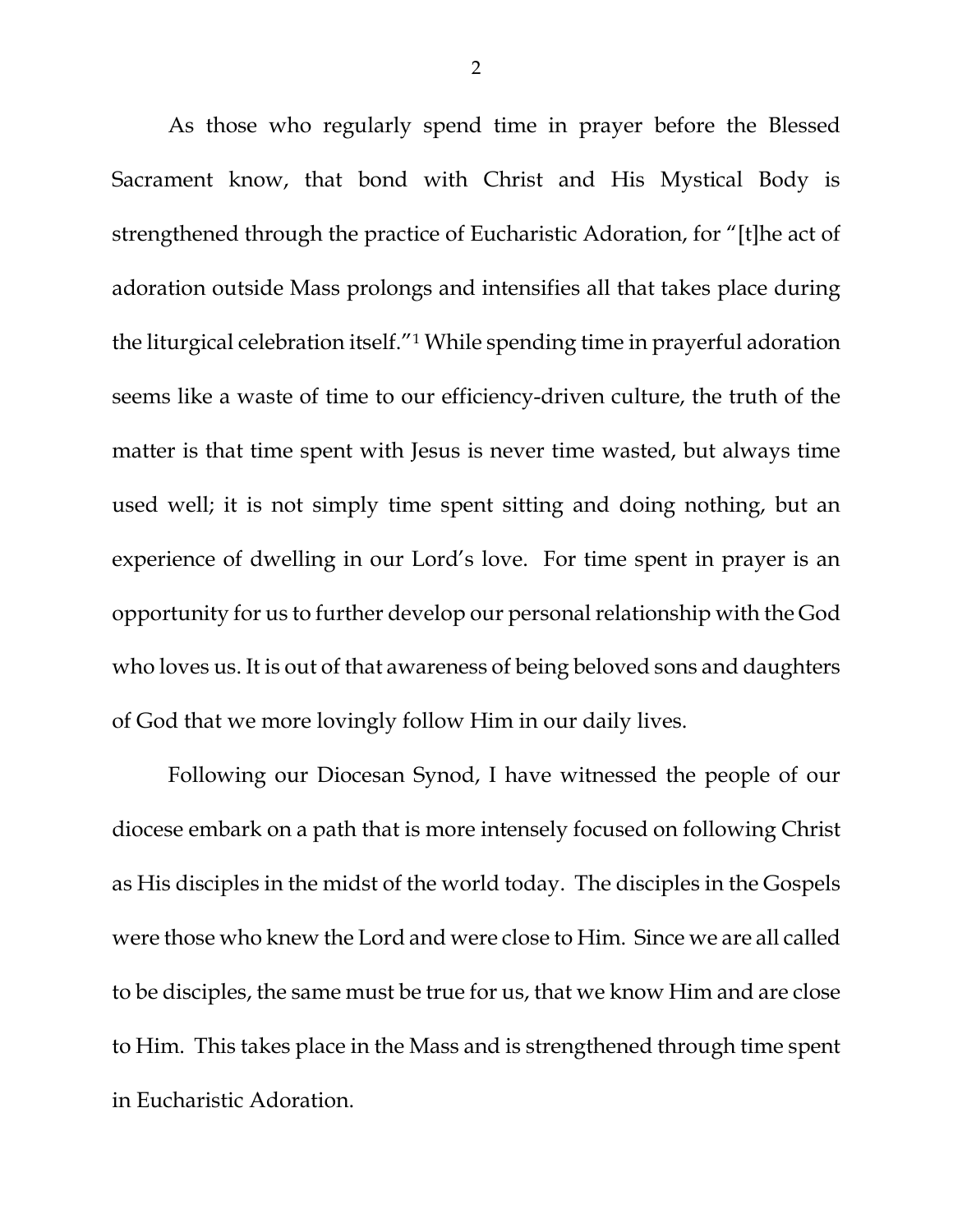It is therefore timely that we have this celebration today, as the presence of this chapel, and other places in our diocese like it, are very crucial to conforming our lives to that of Christ. These sacred places of adoration provide the opportunity for the faithful to strengthen their bond of communion with the Lord and so become more dedicated missionary disciples who serve Him and His Church.

The strengthened bond of communion with the Lord resulting from Eucharistic Adoration also necessarily includes our bond of communion with others. Our Holy Father, Pope Francis, highlighted this theme in an address when he said:

> This communion of ours with the Lord commits us, His disciples, to imitate Him, making of our existence, with our attitudes, bread broken for others, as the Master broke bread which is really His flesh. For us, instead, it is our generous behavior towards our neighbor which demonstrates the attitude of breaking our life for others.[2](#page-2-1)

<span id="page-2-2"></span><span id="page-2-1"></span><span id="page-2-0"></span>In Eucharistic Adoration, this communion with others takes place first in the form of prayer. Particularly here in this hospital, when we come to adore the Lord, we bring with us those patients who are in need of healing and of comfort, including the nurses who provide compassionate care, the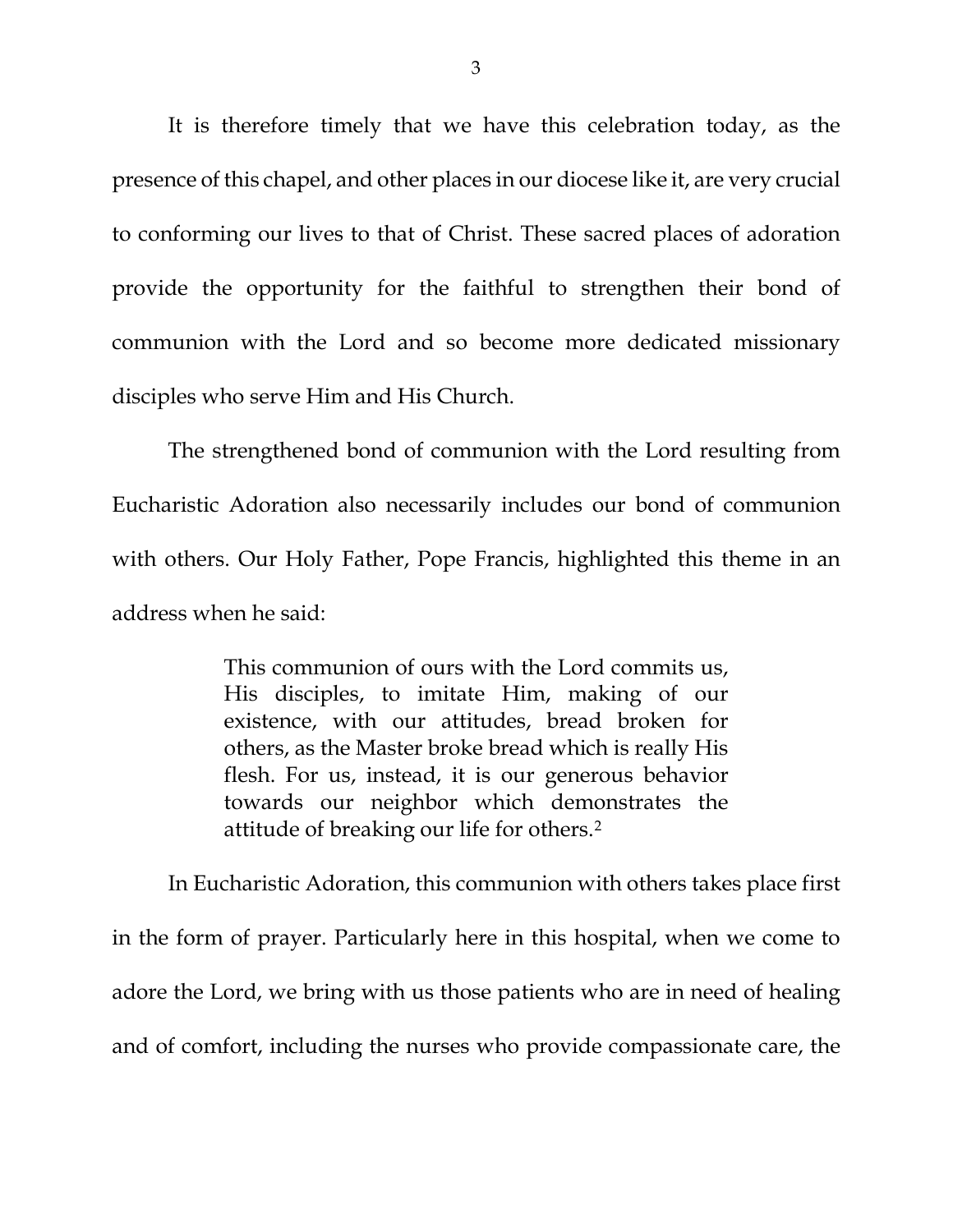doctors who seek to alleviate the pains and ailments of the body, and the families who feel helpless.

In addition to our prayers, we bring before the Lord the many intentions of others who have asked for our prayers, those for whom we have promised to pray, and indeed for all of those we are aware of who are in need of God's assistance in their lives.

We are also mindful of the urgent need for prayers for our state and its leaders. In recent years, Illinois politicians have saddled our state with a series of serious evils, among them being taxpayer-funded abortion, samesex marriage, and the widespread proliferation of video gambling. And, now, last week Illinois' new governor, J.B. Pritzker, was joined by Democratic lawmakers in Chicago to announce plans to legalize recreational marijuana in our state starting next year. This comes on the heels of their recent introduction of extreme pro-abortion legislation seeking to make good on Governor Pritzker's pledge to make Illinois the most pro-abortion state in the Union. It seems that Governor Pritzker and like-minded lawmakers are intent on driving Illinois deeper into a cesspool of immorality.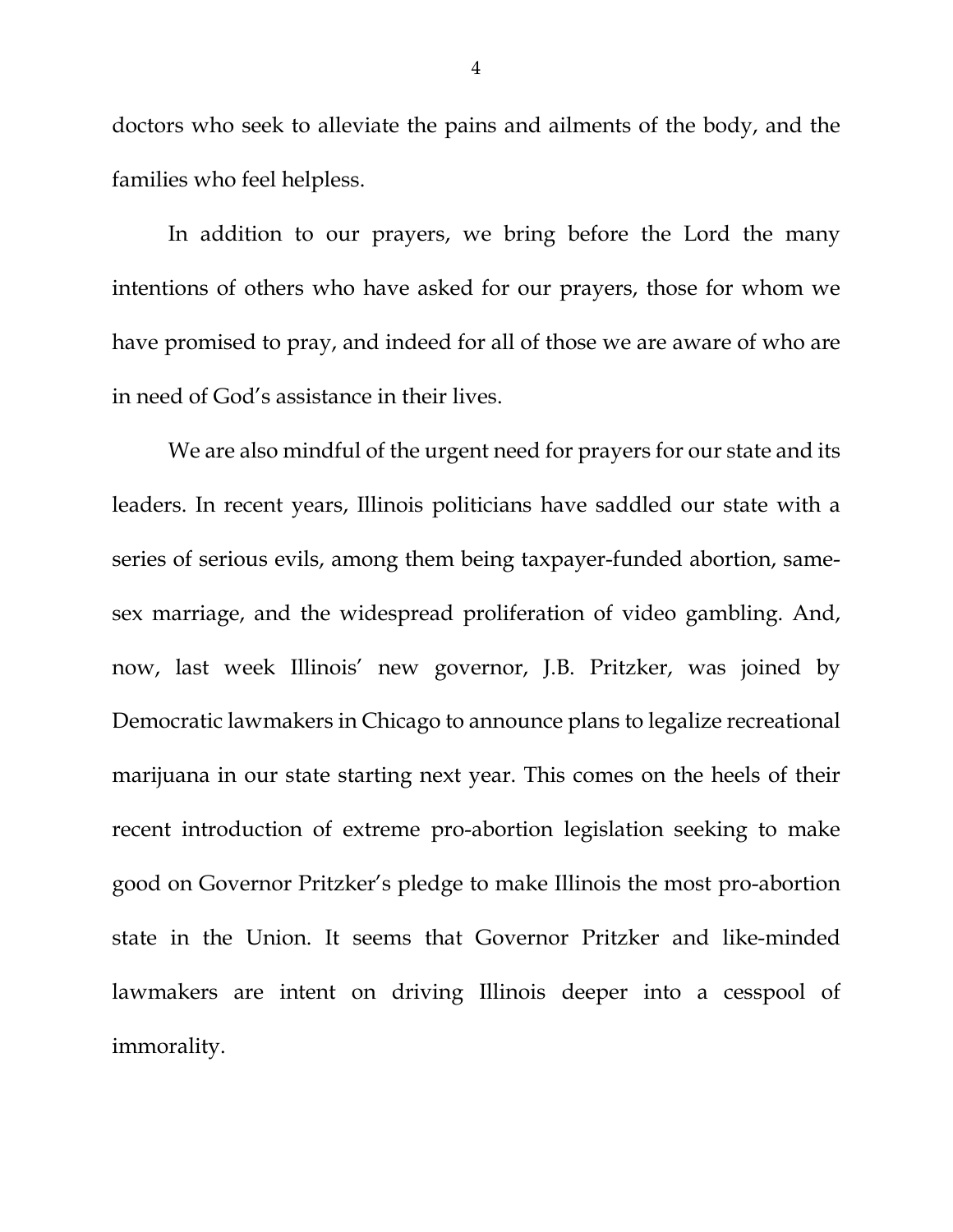My dear brothers and sisters in Christ, we cannot stand idly by and permit our elected officials to turn our state into one of the most morally bankrupt states in the country. Rather, we must work and pray for the conversion of those who represent us in our state legislative and executive branches so that our society as a whole may find the true peace it so earnestly desires.

In this regard, Pope St. John Paul II emphasized the intimate connection between Eucharistic Adoration and our hope for conversion and peace when he said:

> The best, the most effective, and the surest way of bringing about an everlasting peace on the face of the earth is through the great power of Perpetual Adoration of the Blessed Sacrament, because only Jesus has the power and the love to redirect the course of human history back to the path of peace, which He promised.[3](#page-2-2)

As we continue this greatest act of adoration of Jesus in the celebration of the Mass, I would like to express my gratitude to all of you who are involved in this important apostolate of Eucharistic Adoration here at Saint Joseph's Hospital. I have no doubt that the many hours of prayer here in